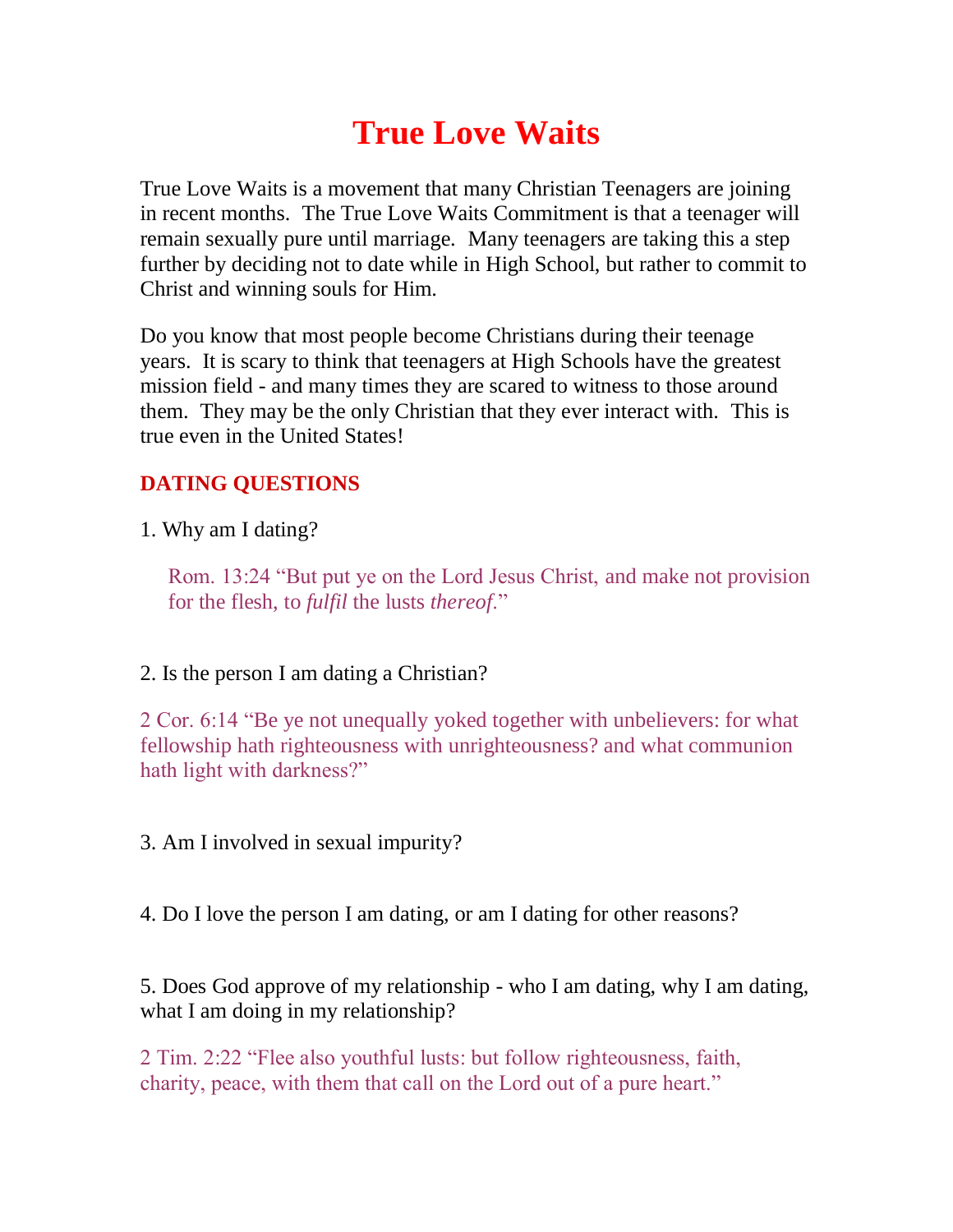### What the Bible says about sex.

Hebrews 13:4 "Marriage *is* honourable in all, and the bed undefiled: but whoremongers and adulterers God will judge."

1 Cor. 6:18 "Flee fornication. Every sin that a man doeth is without the body; but he that committeth fornication sinneth against his own body. <sup>19</sup>What? know ye not that your body is the temple of the Holy Ghost *which is* in you, which ye have of God, and ye are not your own? <sup>20</sup>For ye are bought with a price: therefore glorify God in your body, and in your spirit, which are God's."

1 Cor. 7:2 "Nevertheless, *to avoid* fornication, let every man have his own wife, and let every woman have her own husband."

1 Peter 2:11 "Dearly beloved, I beseech *you* as strangers and pilgrims, abstain from fleshly lusts, which war against the soul;"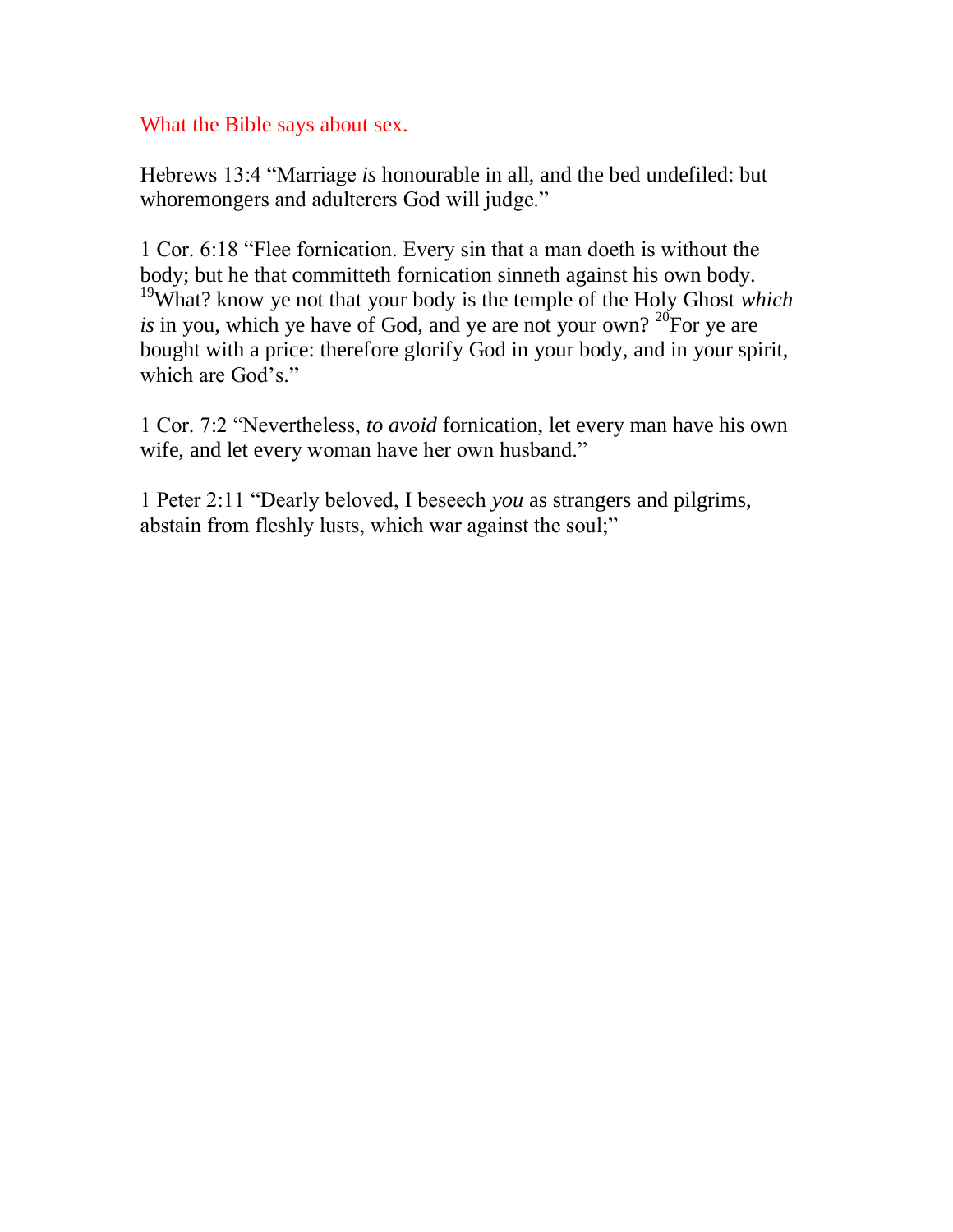## **Celebrity Quotes on Saving Sex for Marriage**



#### AMANDA PENIX

Miss Oklahoma USA 2000

"I'm saving sex for marriage because I want it to be something wonderfully special between my husband and myself. I don't want him to compare me to anyone else and I don't want to compare him. It's important to let others know about your decision to save sex for marriage  $-$  don't be embarrassed."

#### KIM HILL

Singer and Songwriter

"The decision to have sex outside of marriage results in a slow, subtle kind of death. It's the death of innocence and purity. The shattering of dreams. The numbing of a once vibrant, youthful spirit. The word abstinence implies denial and all sorts of negative restrictions. In truth, though, abstinence means wholeness and freedom and peace. A life of virtue can be a difficult road, but it's a road of promise and excellence, and one without regret."



#### A.C. GREEN

Basketball star on the Los Angeles Lakers' 2000 World Championship Team

"I'm proud to say that I am a virgin, and I don't hide the strength God has given me. You have to learn to respect yourself before you can start respecting other people." Source: A.C. Green Youth Foundation, Inc., 1-800-AC-YOUTH, [www.acgreen.com](http://www.acgreen.com/)

KIRK CAMERON Actor

"Sex within marriage is the only kind that's truly fun and exciting  $$ the kind that lasts for a lifetime. I'm glad I waited."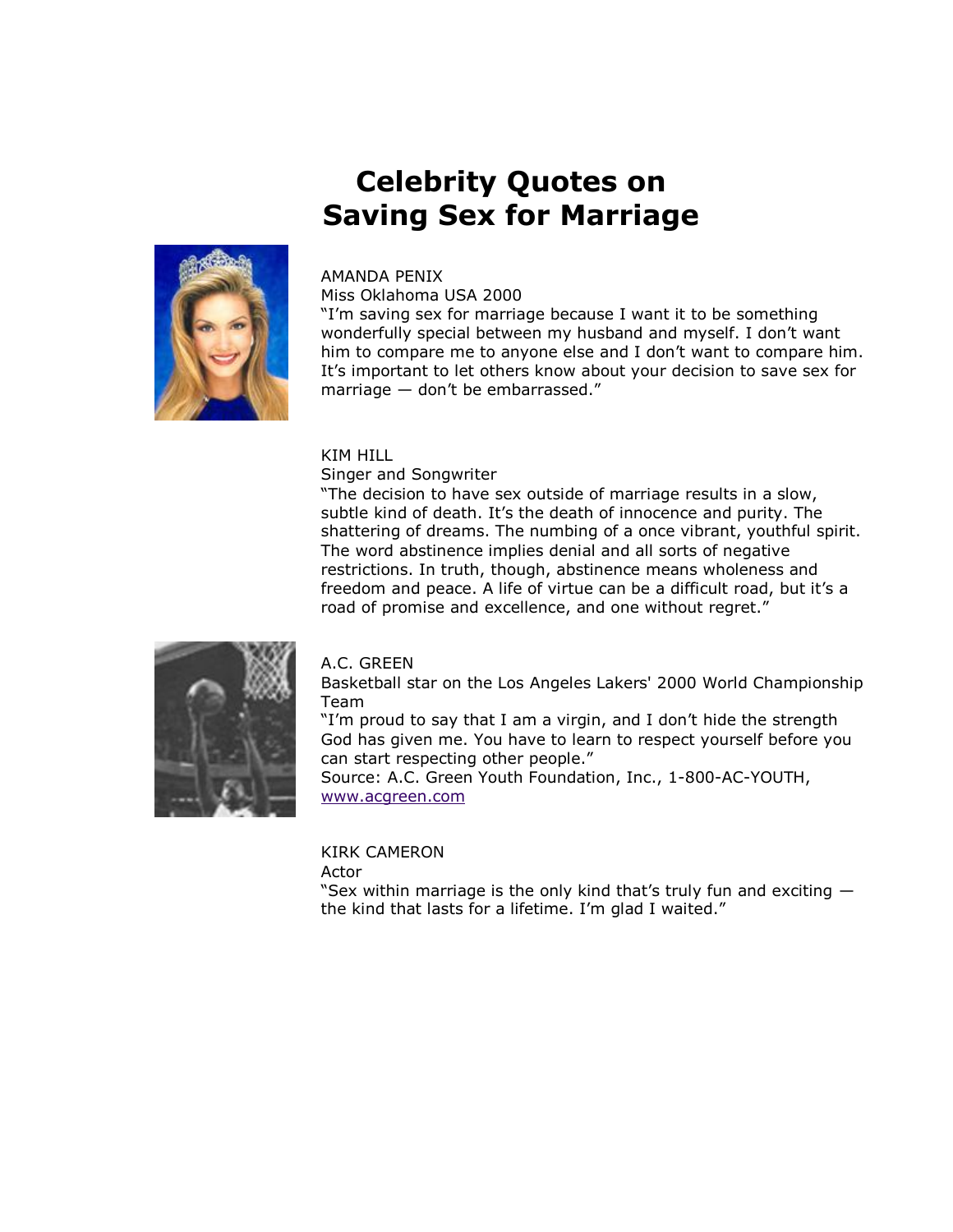

#### BRETT BUTLER

Brett recently retired from the Los Angeles Dodgers as one of the top 25 leadoff hitters in the history of professional baseball. In 1996, after 16 years of playing professionally, he was diagnosed with cancer. He was never expected to play again, but overcame the disease and continued to play successfully with the Dodgers. "Making love is a wonderful thing between a husband and wife in marriage. God promises that He will bless that relationship. The marriage relationship will not be as fulfilling if you don't abstain from sex before marriage. There is a danger of bringing emotional scars into marriage if you have sex in relationships prior to marriage."



#### KIMBERLY GLOUDEMANS

Miss California Teen USA 1997

"It's been echoed to teens over and over again - we are 'Generation X' – we have no morals, no dreams and no future. But I know I am not a part of that same generation. In fact, millions of teenagers are finding out the same thing about themselves. We decided to rise above the constant stereotyping. We have morals and are standing up for what we believe in. We are setting goals and we are achieving them. I strongly believe we are 'Generation X-cellence'. "Because of that I am saving sex for marriage. I know God has great things destined for me and I don't want to let premarital sex, STDs or anything else stop me from reaching those great things. Virginity is a gift I can only give once. It can't be bought or earned. By saving this gift for marriage, I am saying, 'My whole life I have been committed to one. You are that one."

#### JESSICA SIMPSON

**Singer** 

"I promised God, my father and my future husband that I would remain a virgin until I got married. I just always knew it was something I wanted to do."

More reasons that you should wait

#### **The Bible**

All of above reasons are good reasons not to have pre marital sex even if you do not believe in the bible, and should be enough to convince someone to wait for marriage before having sex. however, there are also biblical reasons for remaining pure.

#### **The risk of damaging your testimony as a Christian**

It is commonly known that Christians are expected to wait until marriage for sex. If you have sex before that time then you effectively ruin your witness